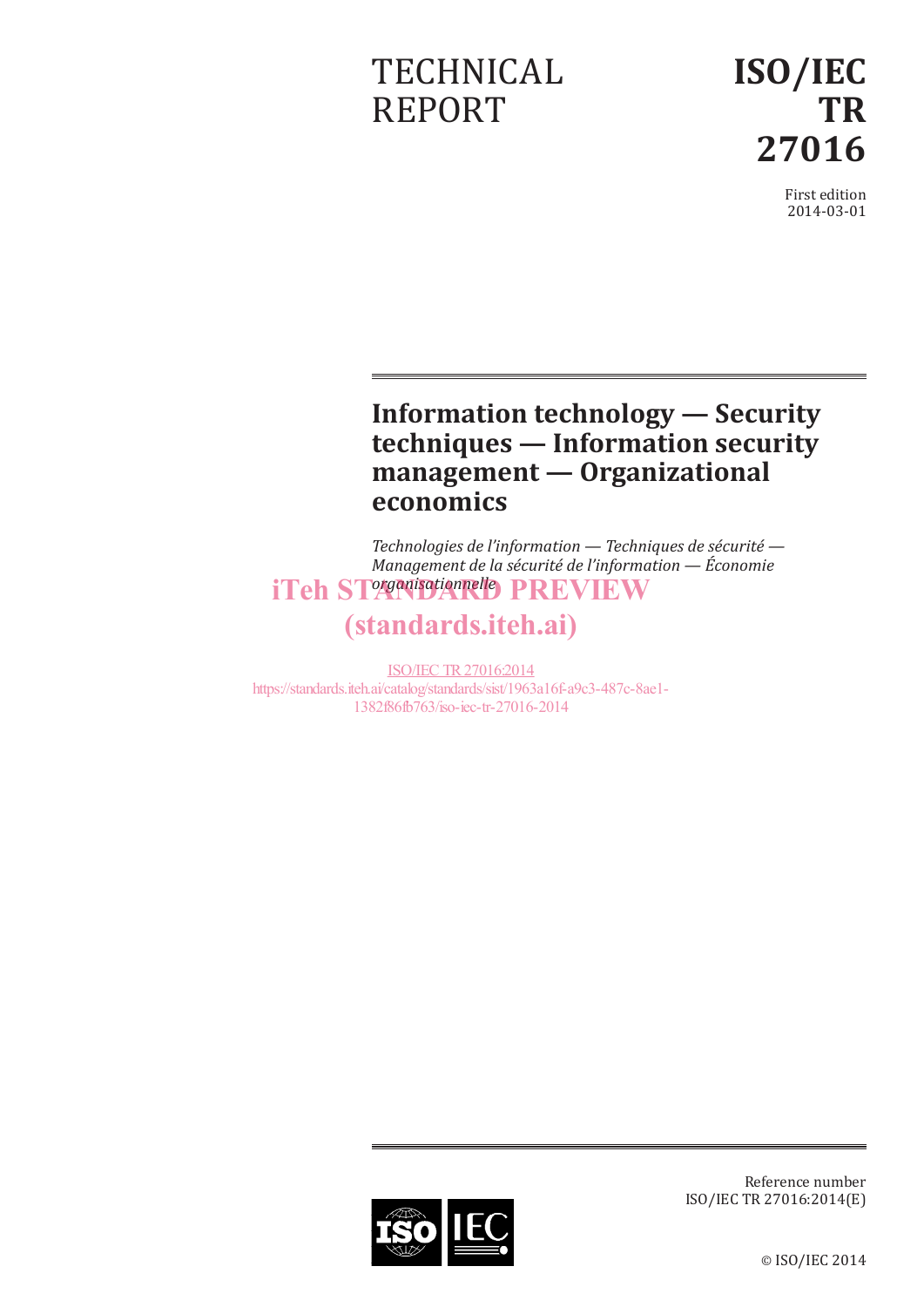# iTeh STANDARD PREVIEW (standards.iteh.ai)

ISO/IEC TR27016:2014 https://standards.iteh.ai/catalog/standards/sist/1963a16f-a9c3-487c-8ae1- 1382f86fb763/iso-iec-tr-27016-2014



#### © ISO/IEC 2014

All rights reserved. Unless otherwise specified, no part of this publication may be reproduced or utilized otherwise in any form or by any means, electronic or mechanical, including photocopying, or posting on the internet or an intranet, without prior written permission. Permission can be requested from either ISO at the address below or ISO's member body in the country of the requester.

ISO copyright office Case postale 56 • CH-1211 Geneva 20 Tel. + 41 22 749 01 11 Fax + 41 22 749 09 47 E-mail copyright@iso.org Web www.iso.org

Published in Switzerland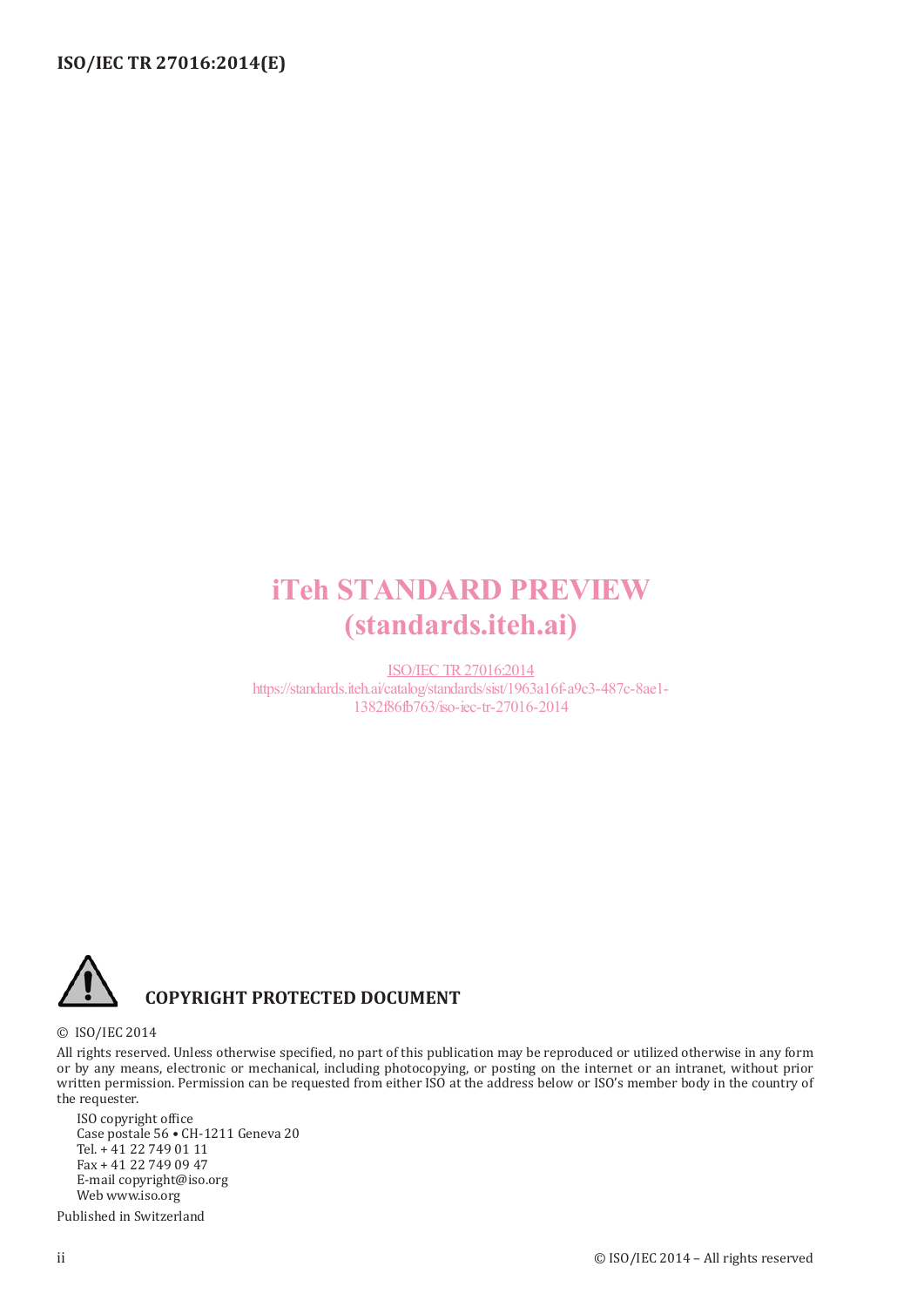Page

# **Contents**

| 1                                                                                                                                                |  |
|--------------------------------------------------------------------------------------------------------------------------------------------------|--|
| $\overline{2}$                                                                                                                                   |  |
| 3                                                                                                                                                |  |
| 4                                                                                                                                                |  |
| Structure of this Document 23<br>5                                                                                                               |  |
| 6<br>6.1<br>6.2<br>6.3<br>6.4                                                                                                                    |  |
| $\overline{7}$<br>7.1<br>7.2                                                                                                                     |  |
| Balancing Information Security Economics for ISM <b>Example 2018</b> 10<br>8<br>8.1<br>Economic Benefits TANDARD PREVIEW 17<br>8.2<br>8.3<br>8.4 |  |
| Annex A (informative) Identification of Stakeholders and Objectives for Setting Values17                                                         |  |
| Annex B (informative) Economic Decisions and Sex (1981 Decision Factors                                                                          |  |
|                                                                                                                                                  |  |
| Annex D (informative) Business Cases Calculation Examples <b>Examples</b> 26                                                                     |  |
|                                                                                                                                                  |  |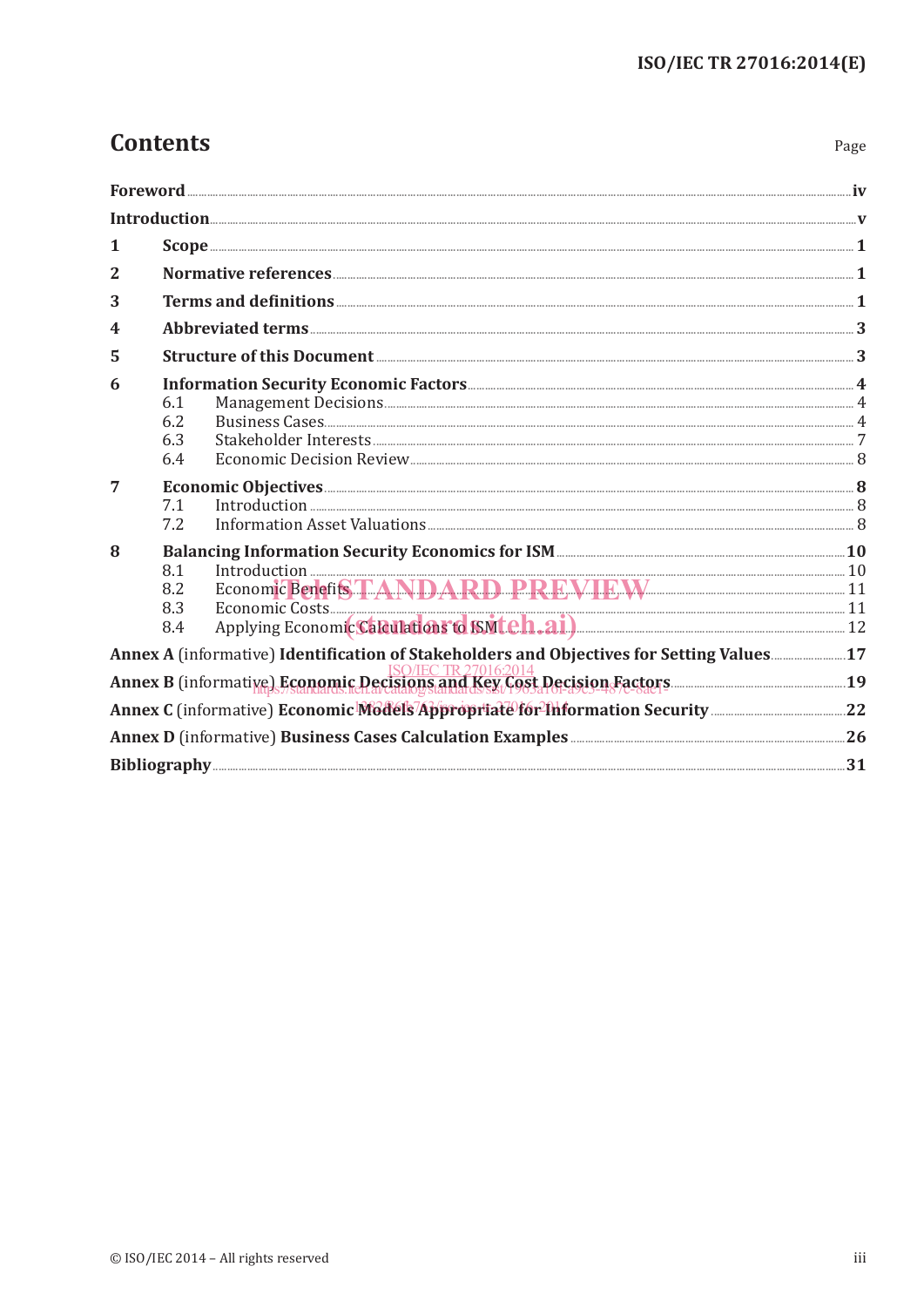## **ISO/IEC TR 27016:2014(E)**

# **Foreword**

ISO (the International Organization for Standardization) and IEC (the International Electrotechnical Commission) form the specialized system for worldwide standardization. National bodies that are members of ISO or IEC participate in the development of International Standards through technical committees established by the respective organization to deal with particular fields of technical activity. ISO and IEC technical committees collaborate in fields of mutual interest. Other international organizations, governmental and non-governmental, in liaison with ISO and IEC, also take part in the work. In the field of information technology, ISO and IEC have established a joint technical committee, ISO/IEC JTC 1.

International Standards are drafted in accordance with the rules given in the ISO/IEC Directives, Part 2.

The main task of the joint technical committee is to prepare International Standards. Draft International Standards adopted by the joint technical committee are circulated to national bodies for voting. Publication as an International Standard requires approval by at least 75 % of the national bodies casting a vote.

In exceptional circumstances, when the joint technical committee has collected data of a different kind from that which is normally published as an International Standard ("state of the art", for example), it may decide to publish a Technical Report. A Technical Report is entirely informative in nature and shall be subject to review every five years in the same manner as an International Standard.

Attention is drawn to the possibility that some of the elements of this document may be the subject of patent rights. ISO and IEC shall not be held responsible for identifying any or all such patent rights.

ISO/IEC TR 27016 was prepared by Joint Technical Committee ISO/IEC JTC 1, *Information technology*, Subcommittee SC 27. IT Security technology. Subcommittee SC 27, *IT Security techniques*.

> ISO/IEC TR27016:2014 https://standards.iteh.ai/catalog/standards/sist/1963a16f-a9c3-487c-8ae1- 1382f86fb763/iso-iec-tr-27016-2014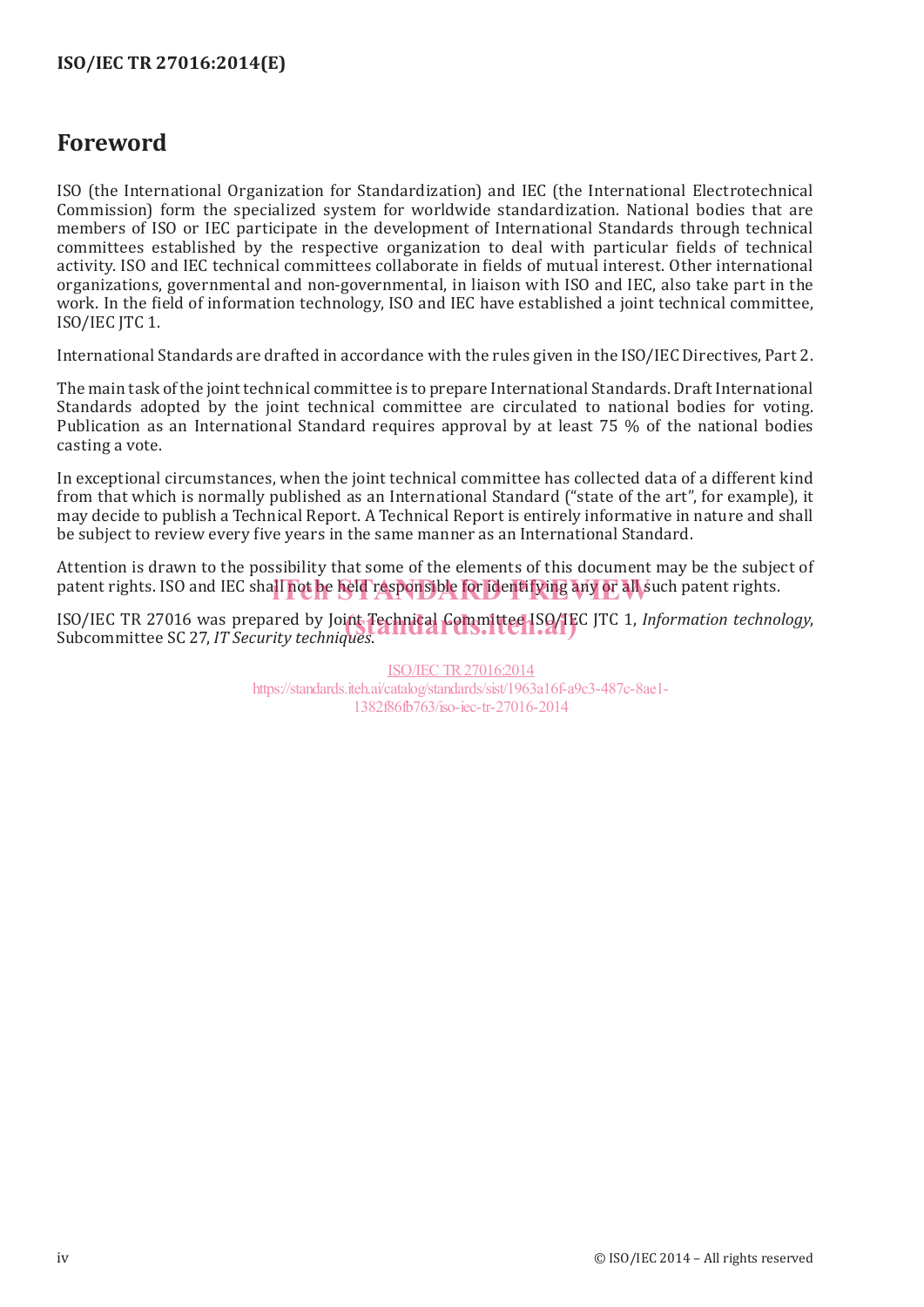# **Introduction**

This Technical Report provides guidelines on information security economics as a decision making process concerning the production, distribution, and consumption of limited goods and services. Actions for the protection of an organization's information assets require resources, which otherwise could be allocated to alternative non-information security related uses. The reader of this Technical Report is primarily intended to be executive management who have delegated responsibility from the governing body for strategy and policy, e.g. Chief Executive Officers (CEOs), Heads of Government Organizations, Chief Financial Officers (CFOs), Chief Operating Officers (COOs), Chief Information Officers (CIOs), Chief Information Security Officers (CISOs) and similar roles.

Information security management is often seen as an information technology only approach using technical controls (e.g. encryption, access and privilege management, firewalls, and intrusion and malicious code eradication). However, any application of information security is not effective without considering a broad range of other controls (e.g. physical controls, human resource controls, policies and rules, etc.). A decision has to be made to allocate sufficient resources to support a broad range of controls as part of information security management. This Technical Report supports the broad objectives of information security as provided in the ISO/IEC 27000 family of standards by introducing economics as a key component of the decision making process.

Coupled with a risk management approach (ISO/IEC 27005 $[5]$ ) and the ability to perform information security measurements (ISO/IEC27004[4]), economic factors need to be considered as part of information security management when planning, implementing, maintaining and improving the security of the organization's information assets. In particular, economic justifications are required to ensure spending organization's information assets, in particular, economic justifications are required to ensui<br>on information security is effective as opposed to using the resources in a less efficient way.

Typically, economic benefits of info**rmation 3ecurity manageme**nt concern one or more of the following:

- a) minimizing any negative impact to the organization's business objectives;
- b) ensuring any financial loss is acceptable in and ard s/sist/1963a16f-a9c3-487c-8ae1-<br>https://standard.in/standards.iteh.ai/catalog/standards/sist/1963a16f-a9c3-487c-8ae1-
- 1382f86fb763/iso-iec-tr-27016-2014
- c) avoiding requirements for additional risk capital and contingency provisioning.

Information security management may also produce benefits that are not driven by financial concerns alone. While these non-financial benefits are important, they are usually excluded from financial based economic analysis. Such benefits need to be quantified and included as part of the economic analysis. Examples include:

- a) enabling the business to participate in high-risk endeavours;
- b) enabling the business to satisfy legal and regulatory obligations;
- c) managing customer expectations of the organization;
- d) managing community expectations of the organization;
- e) maintaining a trusted organizational reputation;
- f) providing assurance of completeness and accuracy of financial reporting.

Negative financial and non-financial economic impacts as a result of a failure by the organization to provide adequate protection of its information assets are increasingly becoming a business issue. The value of information security management includes identifying a direct relationship between the cost of controls to prevent loss, and the cost benefit of avoiding a loss.

Increasing levels of competition are resulting in the need for organizations to focus on the economics of risk.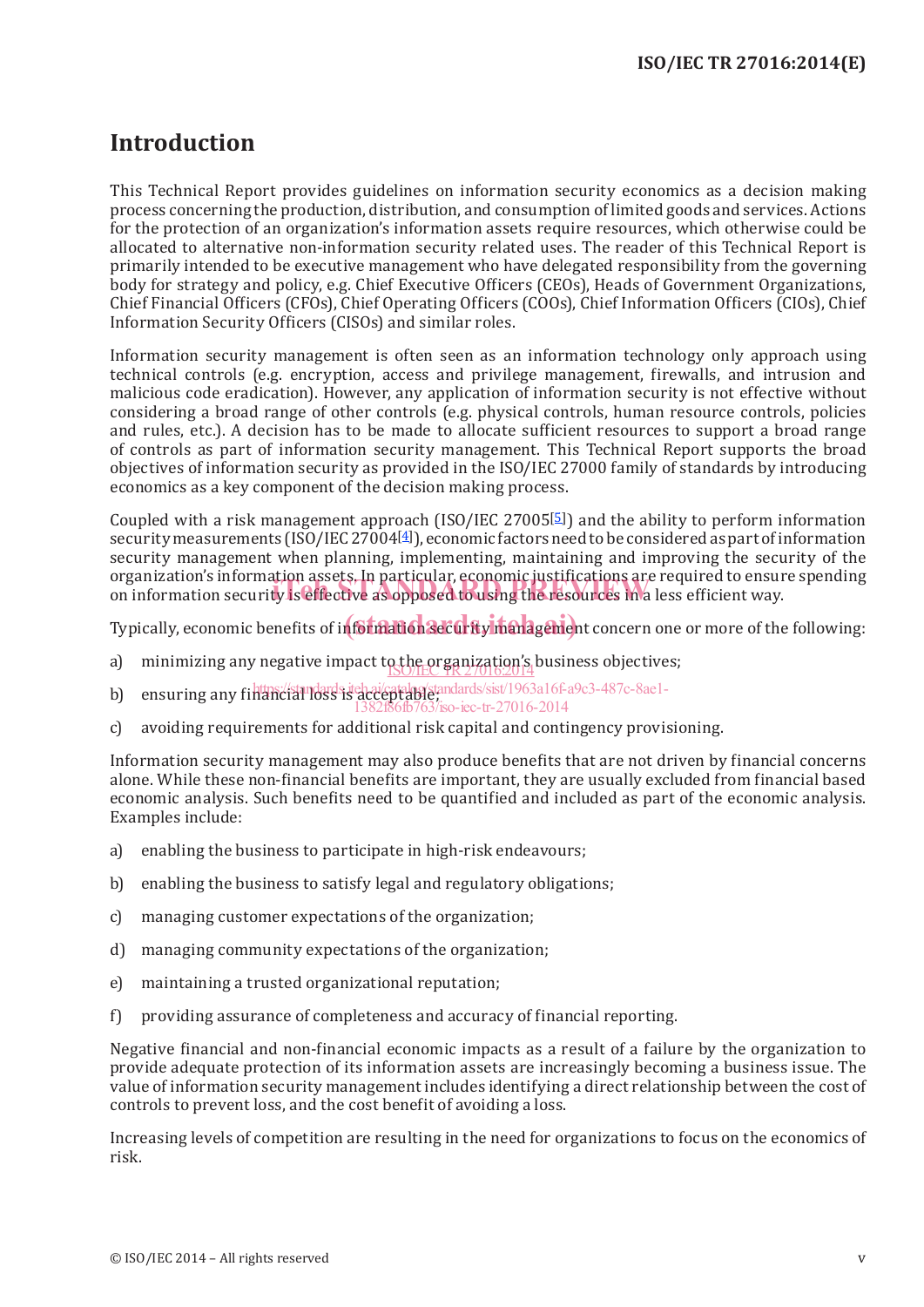## **ISO/IEC TR 27016:2014(E)**

This Technical Report supplements the ISO/IEC 27000 family of standards by overlaying an economic perspective on protecting an organization's information assets in the context of the wider societal environment in which an organization operates.

# iTeh STANDARD PREVIEW (standards.iteh.ai)

ISO/IEC TR27016:2014 https://standards.iteh.ai/catalog/standards/sist/1963a16f-a9c3-487c-8ae1- 1382f86fb763/iso-iec-tr-27016-2014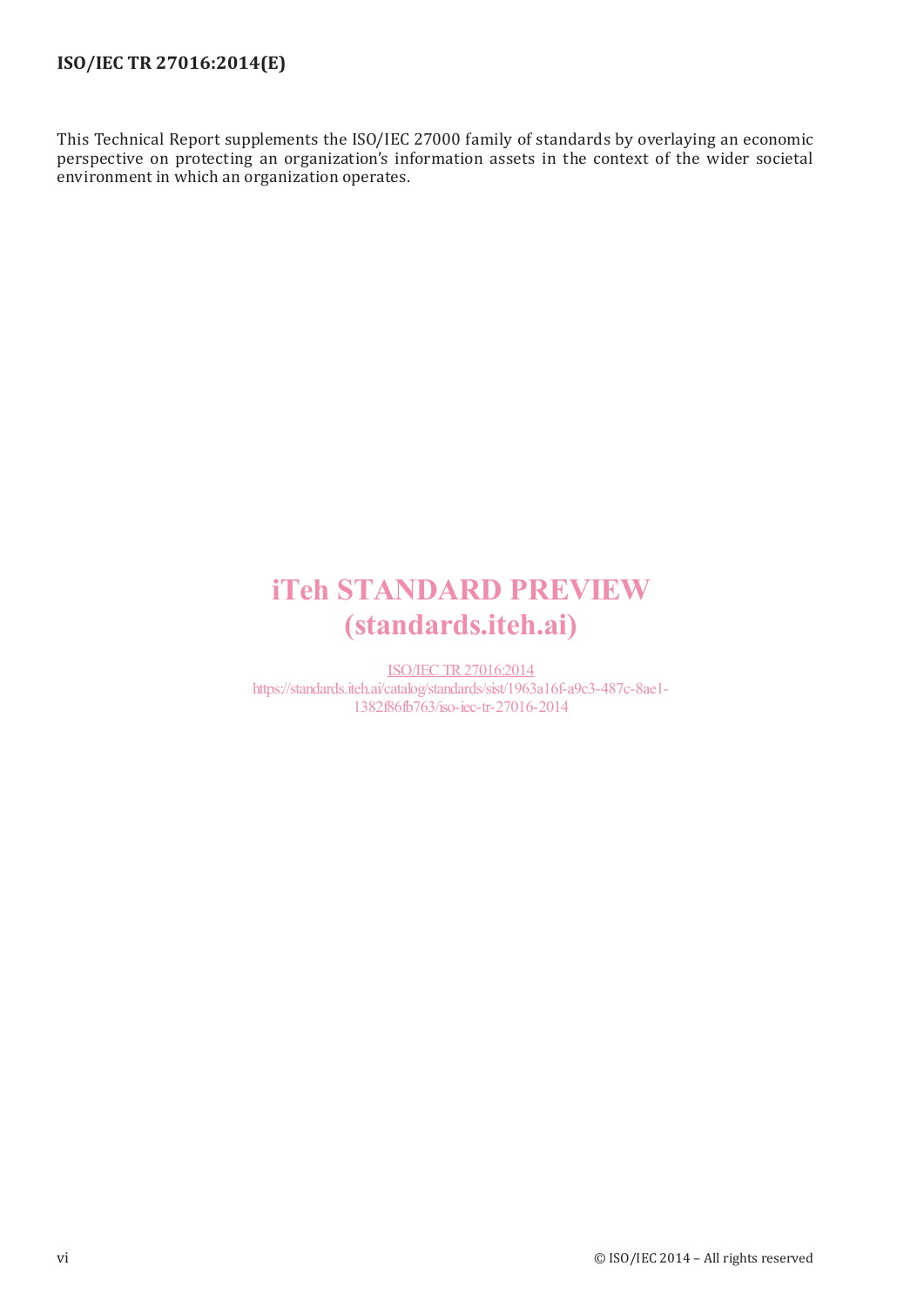# **Information technology — Security techniques — Information security management — Organizational economics**

### **1 Scope**

This Technical Report provides guidelines on how an organization can make decisions to protect information and understand the economic consequences of these decisions in the context of competing requirements for resources.

This Technical Report is applicable to all types and sizes of organizations and provides information to enable economic decisions in information security management by top management who have responsibility for information security decisions.

### **2 Normative references**

The following documents, in whole or in part, are normatively referenced in this document and are indispensable for its application. For dated references, only the edition cited applies. For undated references, the latest edition of the referenced document (including any amendments) applies.

ISO/IEC 27000, *Information technology — Security techniques — Information security management*  ISO/IEC 27000, *Information technology* **— Security techniques**<br>systems — Overview and vocabulary **Andar AS.Iten.ai**)

#### ISO/IEC TR27016:2014

**3** Terms and definitions.iteh.ai/catalog/standards/sist/1963a16f-a9c3-487c-8ae1-

#### 1382f86fb763/iso-iec-tr-27016-2014

For the purposes of this document, the terms and definitions given in ISO/IEC 27000 and the following apply.

#### **3.1 annualized loss expectancy ALE**

monetary *loss* (3.13) that can be expected for an asset due to a risk over a one year period

Note 1 to entry: ALE is defined as:  $ALE = SLE \times ARO$ , where SLE is the Single Loss Expectancy and ARO is the Annualized Rate of Occurrence.

#### **3.2**

#### **direct value**

value that can be determined by a value of an identical replacement or substitute in the event of an information asset or assets being harmed or lost

Note 1 to entry: This value is positive as long as the information asset is not harmed but seen as loss if the event occurs.

#### **3.3**

#### **economic factor**

item or information that affects an asset's *value* (3.22)

#### **3.4**

#### **economic comparison**

consideration of competing or alternative cases for the allocation of resource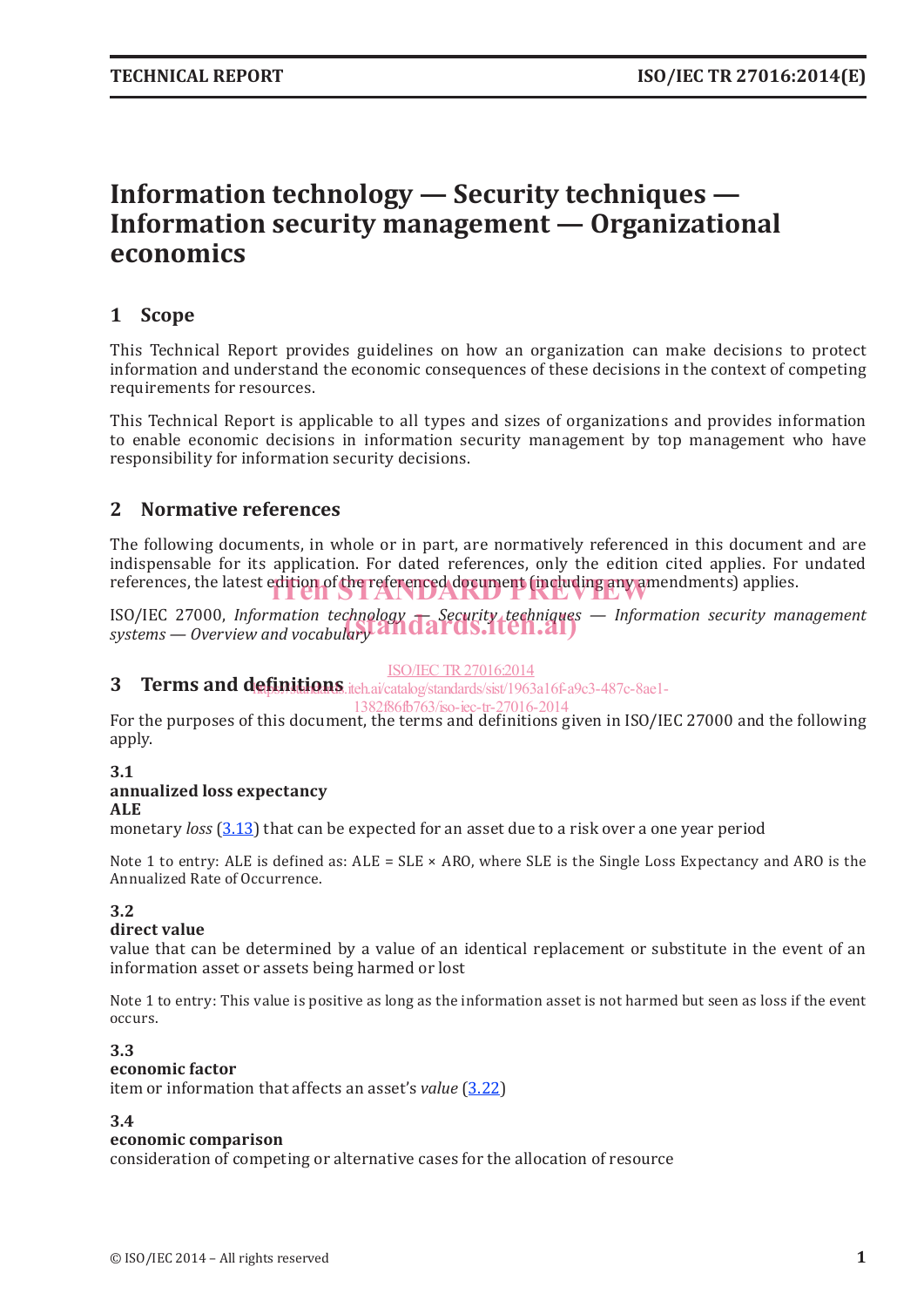#### **3.5**

#### **economic justification**

element of business case desiged to enable the allocation of resource

#### **3.6**

#### **economic value added**

measure that compares net operating profit to total cost of capital

#### **3.7**

**economics**

efficient use of limited resources

#### **3.8**

#### **expected value**

value estimated as an impact to the business by an information asset being harmed or lost

Note 1 to entry: This value is positive as long as the information asset is not harmed but seen as loss if the event occurs.

#### **3.9**

#### **extended value**

expected value times the number of times that value might occur

#### **3.10**

#### **indirect value**

value that is estimated for the replacement or restoring in the event of an information asset or assets being harmed or lost being harmed or lost

Note 1 to entry: This value is positive as long as the information asset is not harmed but seen as negative if the event occurs.

#### ISO/IEC TR27016:2014

**3.11** https://standards.iteh.ai/catalog/standards/sist/1963a16f-a9c3-487c-8ae1-

**information security economics** 1382f86fb763/iso-iec-tr-27016-2014

efficient use of limited resources for information security management

#### **3.12**

#### **information security management**

#### **ISM**

managing the preservation of confidentiality, integrity and availability of information

#### **3.13**

#### **loss**

reduction in the *value* (3.22) of an asset

Note 1 to entry: In terms of *information security economics* (3.11), a loss may also be used in the context as a positive value. In this document a cost is always negative unless otherwise stated.

#### **3.14**

#### **market value**

highest price that a ready, willing and able buyer will pay and the lowest price a seller will accept

#### **3.15**

#### **net present value**

sum of the *present values* (3.16) of the individual cash flows of the same entity

#### **3.16**

#### **present value**

current worth of a future sum of money or stream of cash flows given a specified rate of return

#### **3.17**

#### **non economic benefit**

benefit for which no payment has been made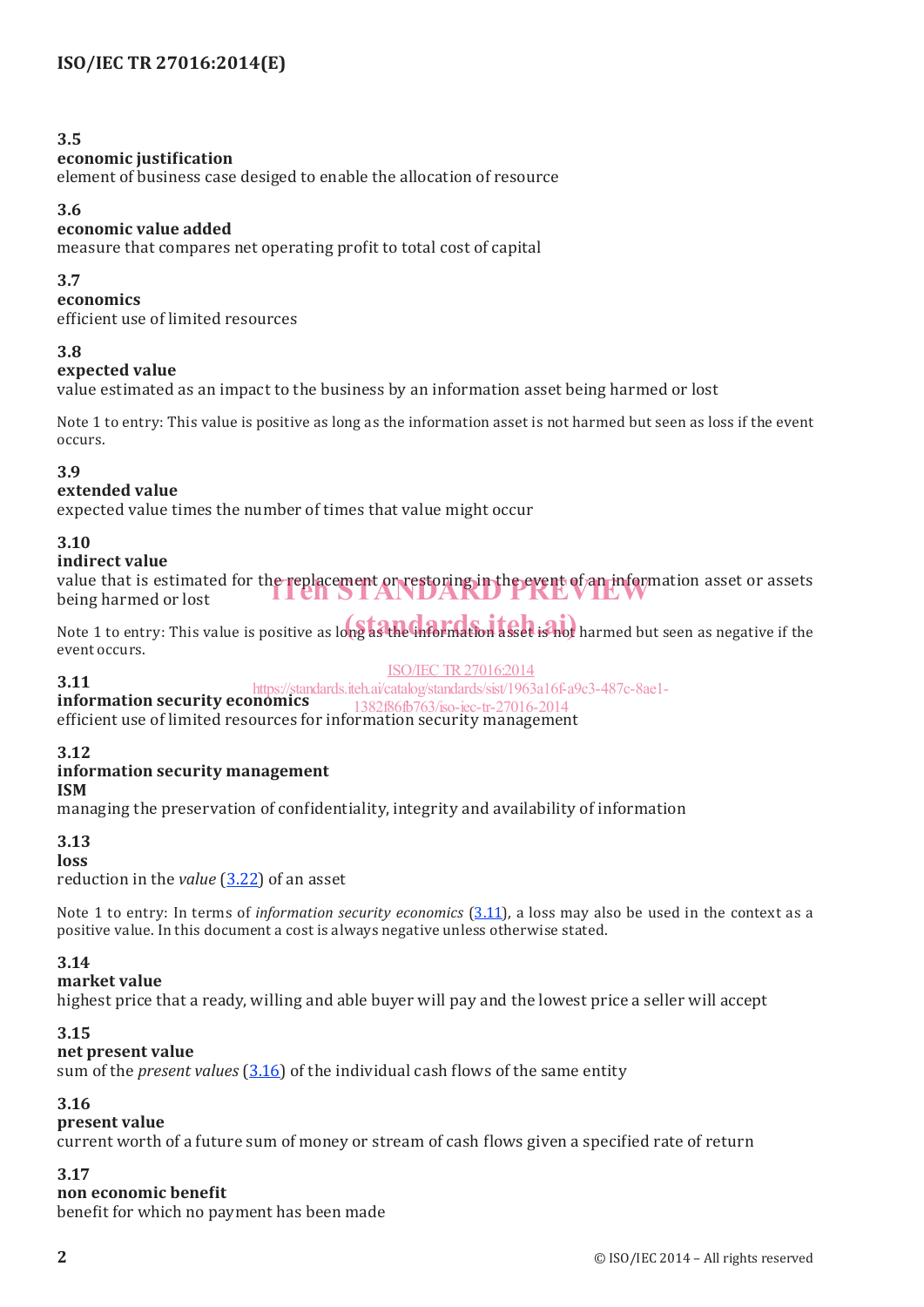#### **3.18**

#### **opportunity cost**

future estimated cost for a certain information security activity or activities

#### **3.19**

#### **opportunity value**

future estimated positive value gained from a certain information security activity or activities

#### **3.20**

#### **regulatory requirements**

mandatory resource demands associated with a specific market

#### **3.21**

#### **return on investment**

measurement per period rates of return on value invested in an economic entity

#### **3.22**

#### **societal value**

public distinction between right and wrong

**3.23**

**value**

relative worth of an asset to other objects or a defined absolute value

Note 1 to entry: In terms of *information security economics* (3.11) a value may be positive or negative. In this document a value is always positive unless otherwise stated. REVIEW

#### **3.24 value-at-risk VAR**

# summarizes the worst *loss* (3.13) over<u>la target time that w</u>ill not be exceeded with a given probability

(standards.iteh.ai)

Note 1 to entry: Target time for example could be 1 year and the given probability could also be referred to as confidence level. https://standards.iteh.ai/catalog/standards/sist/1963a16f-a9c3-487c-8a

## **4 Abbreviated terms**

BVM Basic Value Model

- CIA Confidentiality–Integrity–Availability
- ICT Information and Communications Technology

IRP Interest Rate Parity

- ISMS Information Security Management System
- ROI Return On Investment

### **5 Structure of this Document**

Fundamental to the organizational economics of information security management is the ability to enable economic values to be presented to management thereby enabling better factual based decisions regarding the resources to be applied to the protection of the organization's information assets.

In this Technical Report Clause 6 descibes information security economic factors and their relevance in management decision making. Clause 7 describes the economic objectives in terms of asset evaluations. Clause 8 describes how to apply an economic balance using information security benefits and costs in an organizational context in general and using examples depending on the category of a business case.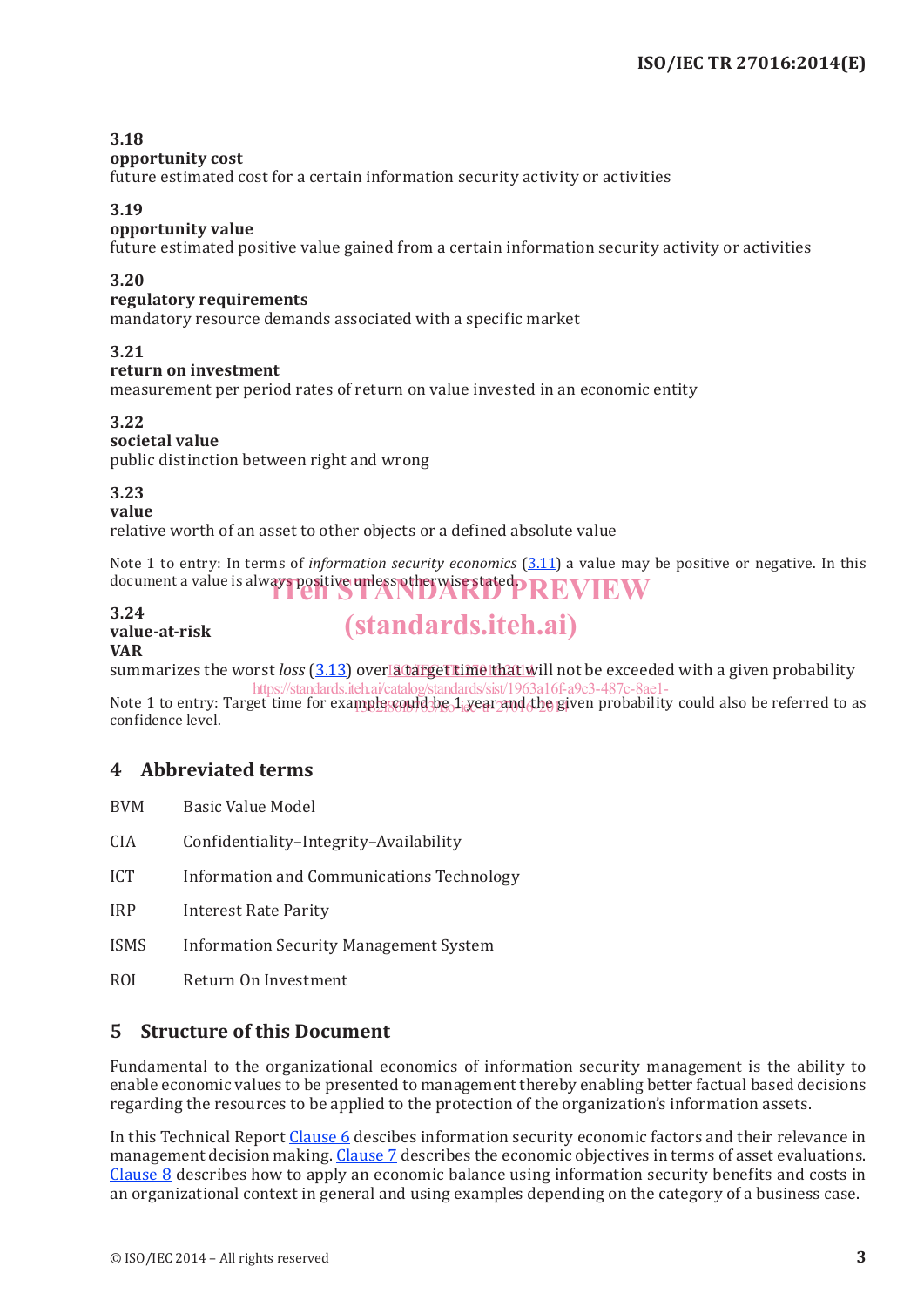These clauses are supported by a number of annexes:

- Annex A describes wide context objectives of stakeholders regarding the values of information security.
- Annex B describes business objectives and related information security organizational cost issues.
- AnnexC describes a set of models that can be used for information security organizational economics.
- Annex D describes examples of using models with example figures.

## **6 Information Security Economic Factors**

### **6.1 Management Decisions**

The ISO/IEC 27000 family of standards provides a number of business related objectives guiding management decisions by which organizations formally and informally assess their need to invest in information security. These management decisions will be made more effective if a relevant process is devised to compare the net benefit of an information security investment with competing demands for resource in other areas of the organization.

The information security decision process needs to include a clear basis in support of management decision-making, taking into account appropriate factors with respect to the organization's information security economics. The economic value of an information security investment should take account of the organization's business objectives. With the business objectives directly linked, other factors such<br>as risks, costs and benefits can now be applied allowing their more effective measurement as risks, costs and benefits can now be applied allowing their more effective measurement.

Determining a suitable economic justification for the allocation of resources to preserve the security of information assets, in a way that allows economic comparison with other ways of using the resources, needs to be considered by management. One principle is to apply an approach of resource allocation (e.g.  $\frac{1}{2}$ net is a constant of by the security of the security of the Added) to an information security management programme in order to produce results that can be compared for decision-making purposes.

- a) Some benefits of an information security management programme may not be economic in nature because it is difficult to objectively and consistently measure the benefits in economic terms. For example, if there are regulatory requirements to protect or provide certain information, it may not be possible to determine the economic value of this benefit. This is also referred to as value of compliance.
- b) Similarly, the societal value of an information security management programme cannot be objectively determined in economic terms without an effective feedback mechanism from the community. Noneconomic benefits are an important part of the justification of an information security management programme, however, they cannot be included in any form of financial economic analysis as it is difficult to apply consistent measurement.
- c) Information security can be applied to protect intangible assets such as brand, reputation, etc. The extent of this protection needs to be calculated and presented in such a way that it relates to the organization's evaluation of such intangible assets. The economics applied of the evaluation should be related to the effect of applying information security to the intangible asset. Economic values should be sourced from business functions such as financial, risk management, sales and marketing, etc. Costs for protection should be calculated based on information security.

### **6.2 Business Cases**

An information security investment business case allows an organization to consider whether the economic benefits outweigh the costs and if so by how much. When information security objectives are presented to an organization's management, usually in the form of a business case, economic aspects should be considered. This should include the consequences resulting from considering the information security aspects of a business proposition. For example, what will be the economic impact on the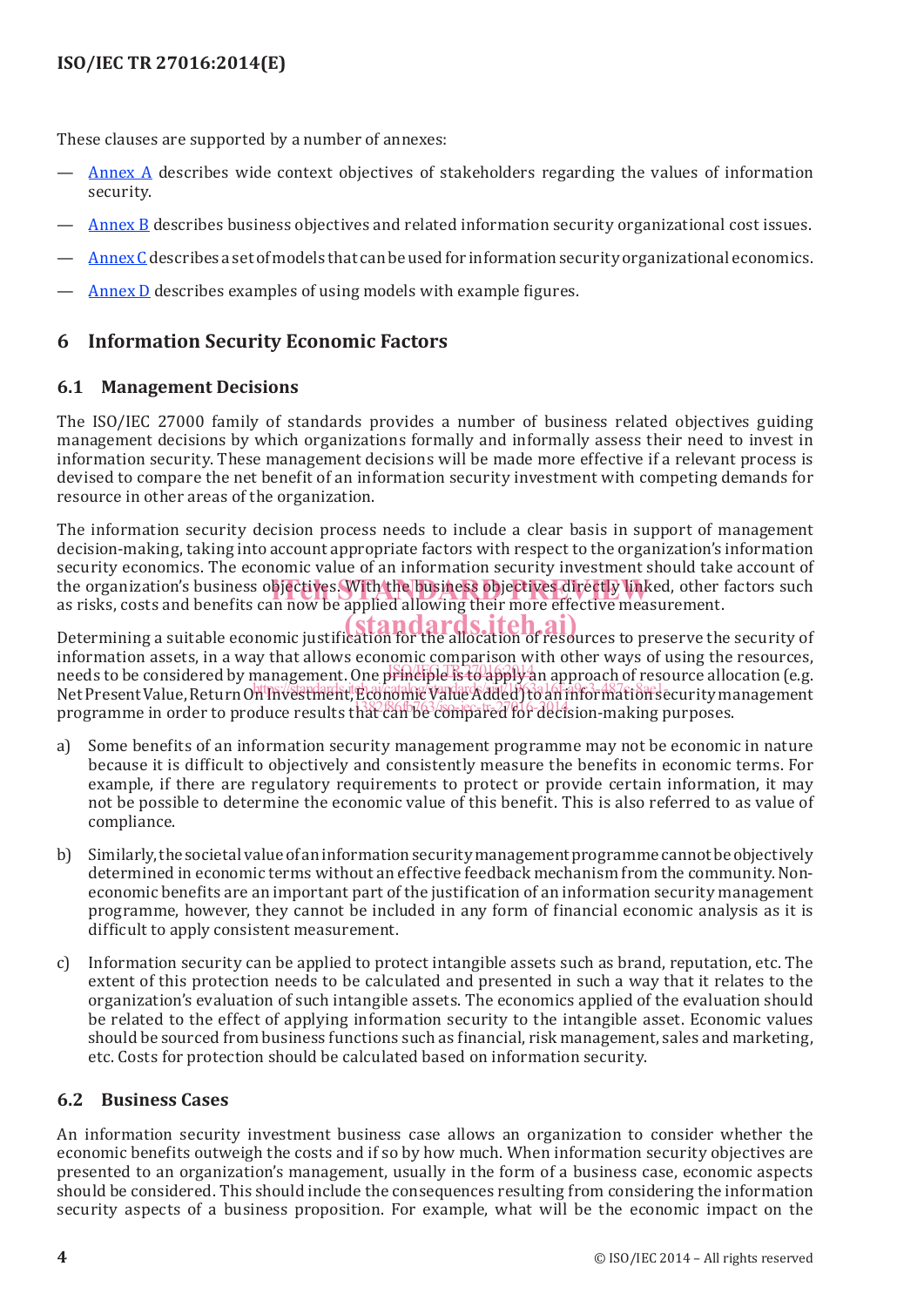organization's ability to meet its objectives if an activity is (not) done? A business case should aim to provide a clear answer to this question.

The business case should present a balanced cost–benefit-risk view so that the organization is aware of the options and implications of any decision, thus enabling a basis upon which the desirability of a given security investment can be considered to achieve the best outcomes. These implications and options could be positive in terms of correct information security investments or negative if inadequate investments are made.

The business case should be considered in terms of the information security investment costs against any costs associated with risks. The key fundamental elements of the business case should provide decision makers with sufficient information to understand:

- a) The value of the information asset.
- b) The potential risks to the information asset.
- c) The known cost of protecting the information asset.
- d) The reduction of risk in relation to applying protection.

At some point the protection costs applied to the value of the information asset will reach an optimum balance point. This optimum point between the protection costs is when the reduction of risk that will affect the value will be less than the cost of protection (see also model C.4).

Figure 1 symbolizes the need for the business case to include economic factors as part of the business process. iTeh STANDARD PREVIEW



#### **Figure 1 — Information security organizational economics decision process using 27016**

When preparing the business case the organization needs to be mindful that resources are always finite and that areas of concern need to be considered and prioritised dependent on the organization's needs. In this context, information security aspects should be founded on facts and hard data where available and calculations should be made based on best knowledge and experience, which may include:

- e) Calculation with a time-span (maximum, minimum time period, etc.).
- f) Cost estimates.
- g) Quotations.
- h) Predictions of market values.